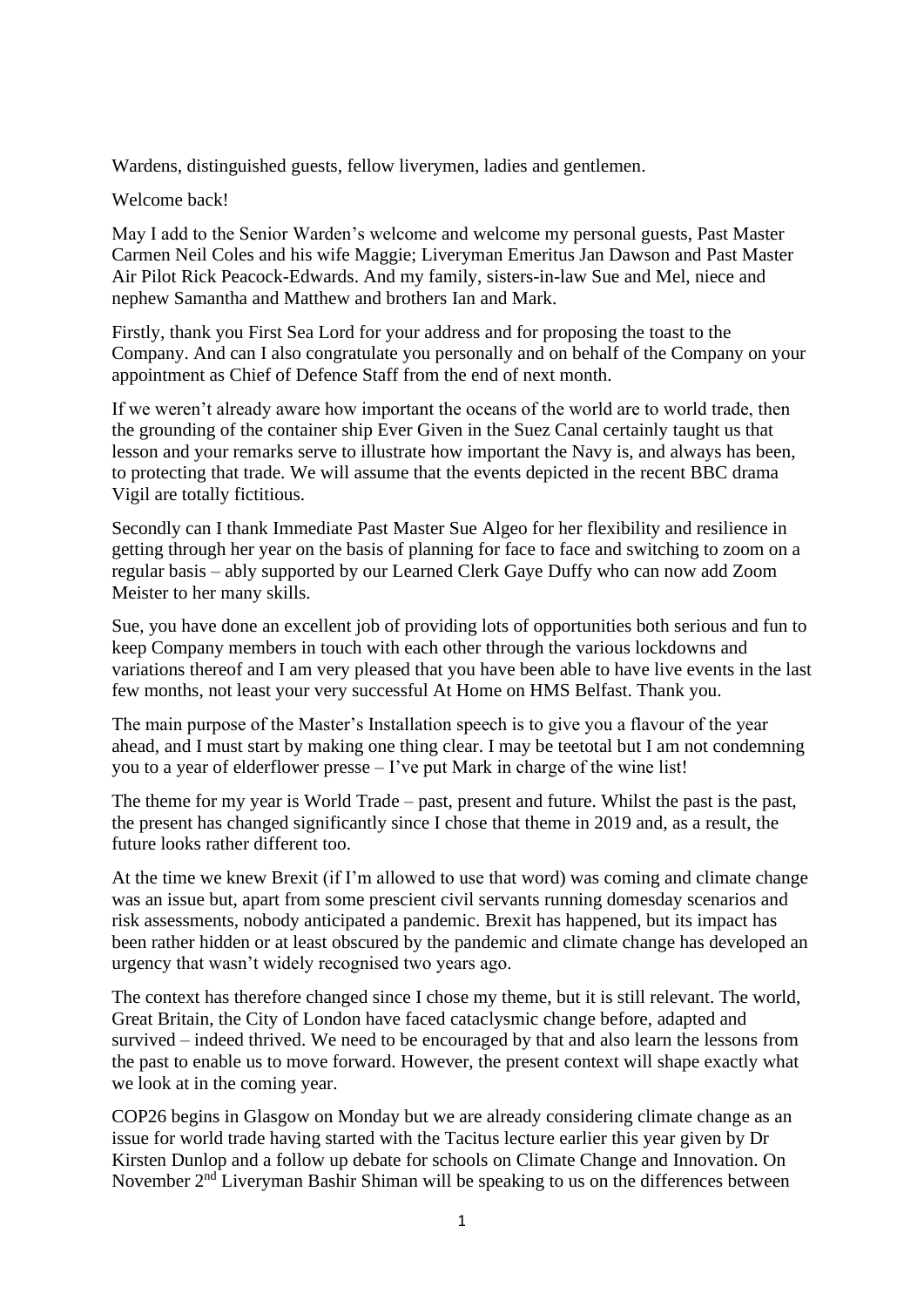climate commitments made by states under the UN agreement on the one hand, and to the WTO on the other we will be having a panel event later in November post COP26 to take this theme forward.

Although we are optimistic that our events will be live, we will continue with some events on zoom, not only because some of our planned speakers are based overseas - Bashir is currently lecturing at the University of Brussels and Liveryman Bevan Killick will be speaking to us from New Zealand next year – but also because it enables those members who live overseas, or just a long way from London to join in and stay connected. Accordingly, there will be further Phoenix talks and we are hoping to livestream our Carol Service and the Thanksgiving Service next summer. However, subject to government guidelines, the assumption is we will be back to normal – whatever normal is now. And for those of you coming to events, please can I remind you that World Traders face masks are available to purchase on the website.

Back in July, Court approved the outcome of the strategy review conducted earlier in the year which considered whether we are doing enough to fulfil the objects of our Royal Charter and use the powers it grants us. This resulted in changes to the Committee Structures which the IPM wrote to everyone about in the summer.

Most Livery Companies, certainly those with Halls and wine cellars, have Wine Committees – we now have a TEA committee. Nothing to do with choosing between PG Tips and Twinings for Committee meetings but everything to do with Trade, Education and Armed Forces affiliations. We already have strong associations with the latter two (and are pleased to welcome representatives of the armed forces this evening) but we need to identify and formalise relationships with key organisations connected with world trade. We are grateful to Sarah Leonard for agreeing to chair this new committee.

We have also established a Professional Development Committee under the joint chairmanship of Richard Burge and Nick Mayhew with the purpose of educating members on world trade matters. World trade is a curious profession which many people do but no-one is specifically qualified in. This committee will therefore look to develop a structured process to offer training to journeymen and young freemen and continuing professional development to more senior members of the Company. This will need research on what courses and options are already available from other bodies involved in aspects of world trade and consideration of how they might be pulled together to create a coherent whole. The second stage will be to consider whether it is possible for us to offer some form of accreditation to confirm individuals have completed the programme. There is much work to do before this can be concluded and we are particularly keen to draw upon the years of experience and expertise of our own members as a rich source of learning for others. Richard and Nick would like to hear from anyone who would be interested in supporting this initiative. And can I also thank all the Chairs of the other Committees and everyone who serves on a Committee. The Company cannot survive without your time and commitment and it is much appreciated. Details of all the Committees and the work they do are on the website and if you haven't been involved in a Committee so far I would urge you to consider it.

Sadly, travel restrictions did not permit IPM to organise an overseas visit last year, but next May I am planning a visit to Yorkshire. For some of us that is home, for others it's a foreign country, but it has a fascinating tale to tell as regards world trade past, present and future. Plans are still taking shape, but I hope to include visits to York, Leeds and Sheffield and a trip on the Goathland Steam Railway to Whitby for fish and chips.